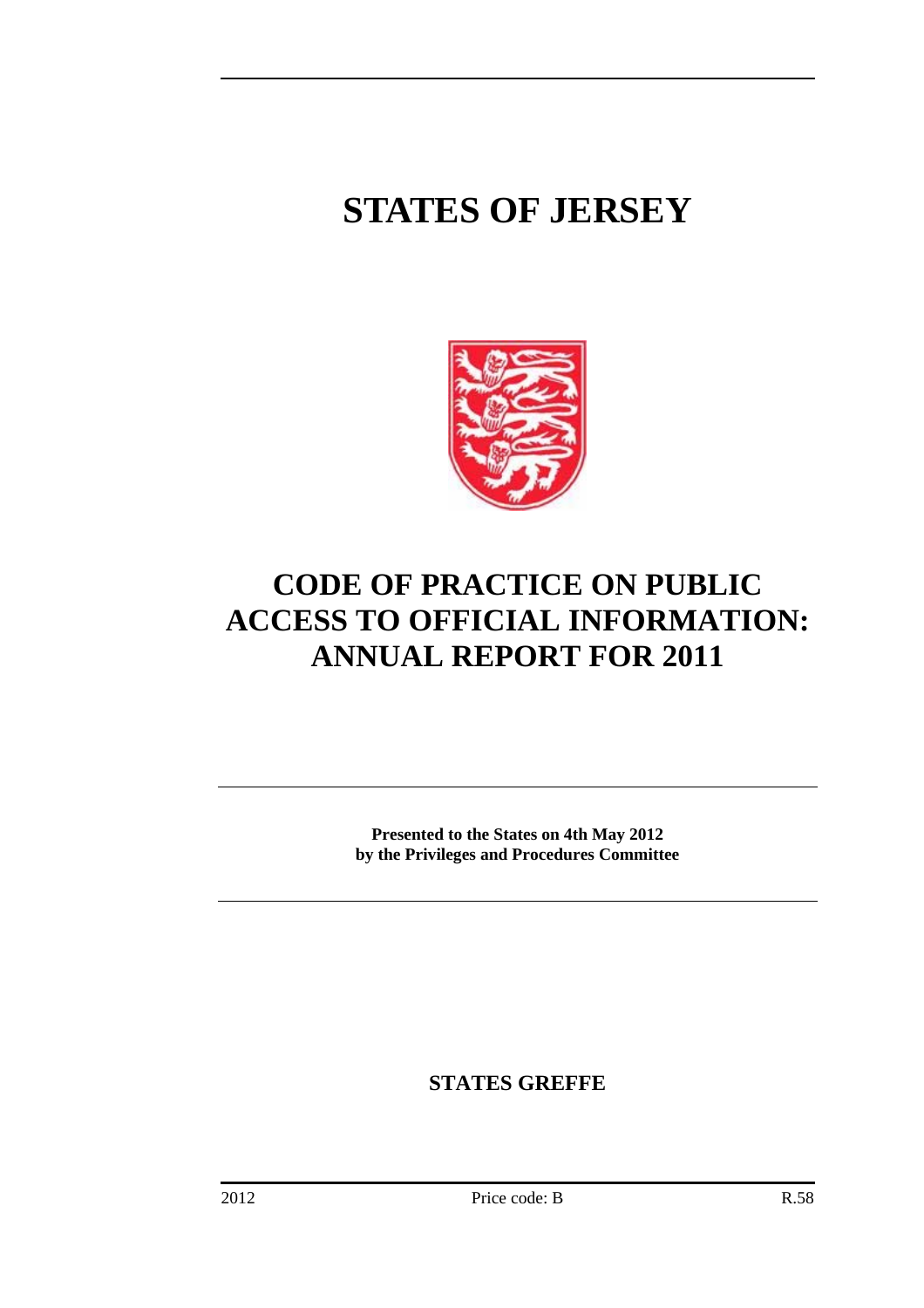#### **REPORT**

It is part of the remit of the Privileges and Procedures Committee to keep under review the procedures and enactments relating to public access to official information. Each year, the Committee receives an annual report on the number of requests received by departments which have mentioned the Code of Practice on Public Access to Official Information.

As the annual report only provides information in respect of those requests which refer to the Code, it is unlikely that the report is a true reflection of the number of requests for information that are dealt with by departments on a daily basis. The Committee is aware that all departments are asked for information on a daily basis and provide this freely without necessarily considering that the information request is being made under the Code.

#### **Chairman, Privileges and Procedures Committee**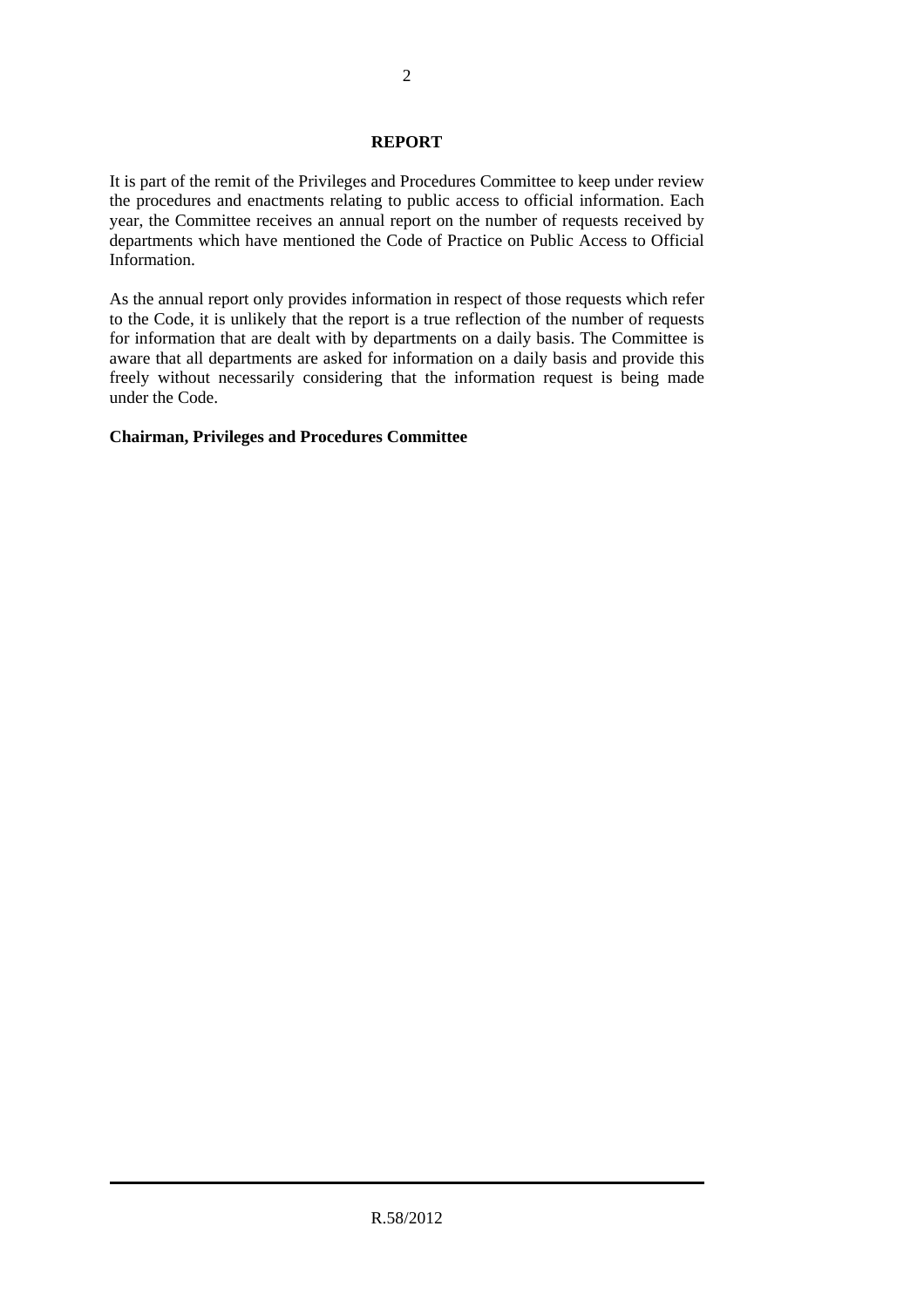#### **Introduction**

The Code of Practice on Public Access to Official Information was approved by the States on 20th July 1999 and came into force on 20th January 2000. A revised Code of Practice was adopted by the States on 8th June 2004.

The Code constitutes a States' policy and affects the States, Ministers and their Departments, Committees, Panels and any sub-committees and sub-panels.

The Code confers –

- a general right of access to information held by authorities which is (a) not exempt, and (b) created after 20th January 2000;
- a right of access to personal information, that is information about an identifiable individual, subject to exemptions, and while safeguarding an individual's right to privacy. The authority has an obligation to correct any personal information held about an individual that is shown to be incomplete, inaccurate or misleading, except that expressions of opinion given conscientiously and without malice will be unaffected. For personal information, access is retrospective; and
- a right of access to agendas, support papers and Minutes, where these do not contain confidential information.

Further to the foregoing, the Code also includes provisions which have resulted in the creation of a central 'Information Asset Register'. The purpose of the Information Asset Register is to provide the public with a single, readily accessible point of access to the following –

- (a) strategic and/or policy reports;
- (b) reports deemed to be of public interest;
- (c) third-party reports or consultancy documents, which have been prepared for the authority or which are under preparation, where the cost of the report/document exceeds an amount fixed from time to time by the Privileges and Procedures Committee; and
- (d) all unpublished third-party reports or consultancy documents which are over 5 years old.

The names of reports are added to the Information Asset Register which is maintained on the States' website (http://www.gov.je/Government/Pages/StatesReports.aspx). In the case of third-party reports or consultancy documents, details of their status and cost of preparation are also included within the Register, which is managed by the Chief Minister's Department.

The Code established a minimum standard of openness and accountability by the States of Jersey, which may, by its very nature, be exceeded.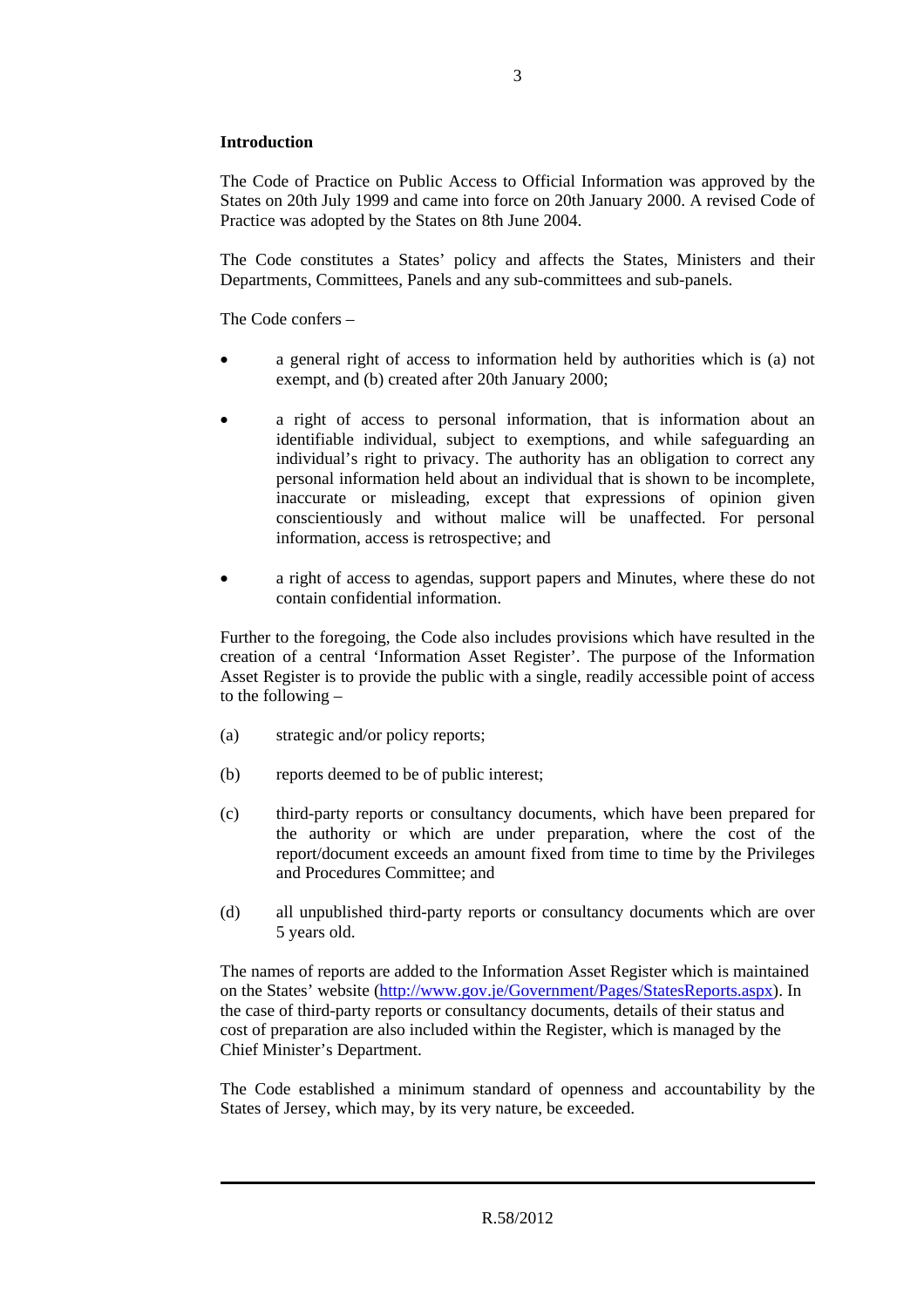## **Monitoring statistics**

The number of enquiries received during the year ending 31st December 2011 was as follows –

Chief Minister's Department

| Number of applications which mentioned the Code:           |  |
|------------------------------------------------------------|--|
| Number of applicants submitting more than one request:     |  |
| Number of applicants who submitted more than one request – |  |
| Number of applications made by applicant A:                |  |
| Number of applications made by applicant B:                |  |
| Category of applicant $-$                                  |  |
| Private individual                                         |  |
| Journalist                                                 |  |
| Representing charity/lobby group                           |  |
| Academic                                                   |  |
| <b>Business</b>                                            |  |
| Politician, on behalf of private individual                |  |
| Number of requests for personal information:               |  |
| Number of applications dealt with within 21 days:          |  |
| Number of requests unanswered as information not held:     |  |
| Number of requests for which a charge was made:            |  |
| Number of times a request was refused:                     |  |
| Number of appeals:                                         |  |

Department of the Environment

| Number of applications which mentioned the Code:           | 8 |
|------------------------------------------------------------|---|
| Number of applicants submitting more than one request:     |   |
| Number of applicants who submitted more than one request – |   |
| Number of applications made by applicant A:                | 8 |
| Category of applicant –                                    |   |
| Private individual                                         | 3 |
| Journalist                                                 |   |
| Representing charity/lobby group                           |   |
| Academic                                                   |   |
| <b>Business</b>                                            |   |
| Politician, on behalf of private individual                |   |
| Number of requests for personal information:               |   |
| Number of applications dealt with within 21 days:          | 6 |
| Number of requests unanswered as information not held:     |   |
| Number of requests for which a charge was made:            |   |
| Number of times a request was refused:                     |   |
| Number of appeals:                                         |   |
|                                                            |   |

## Economic Development

| Number of applications which mentioned the Code:          |  |
|-----------------------------------------------------------|--|
| Number of applicants submitting more than one request:    |  |
| Number of applicants who submitted more than one request: |  |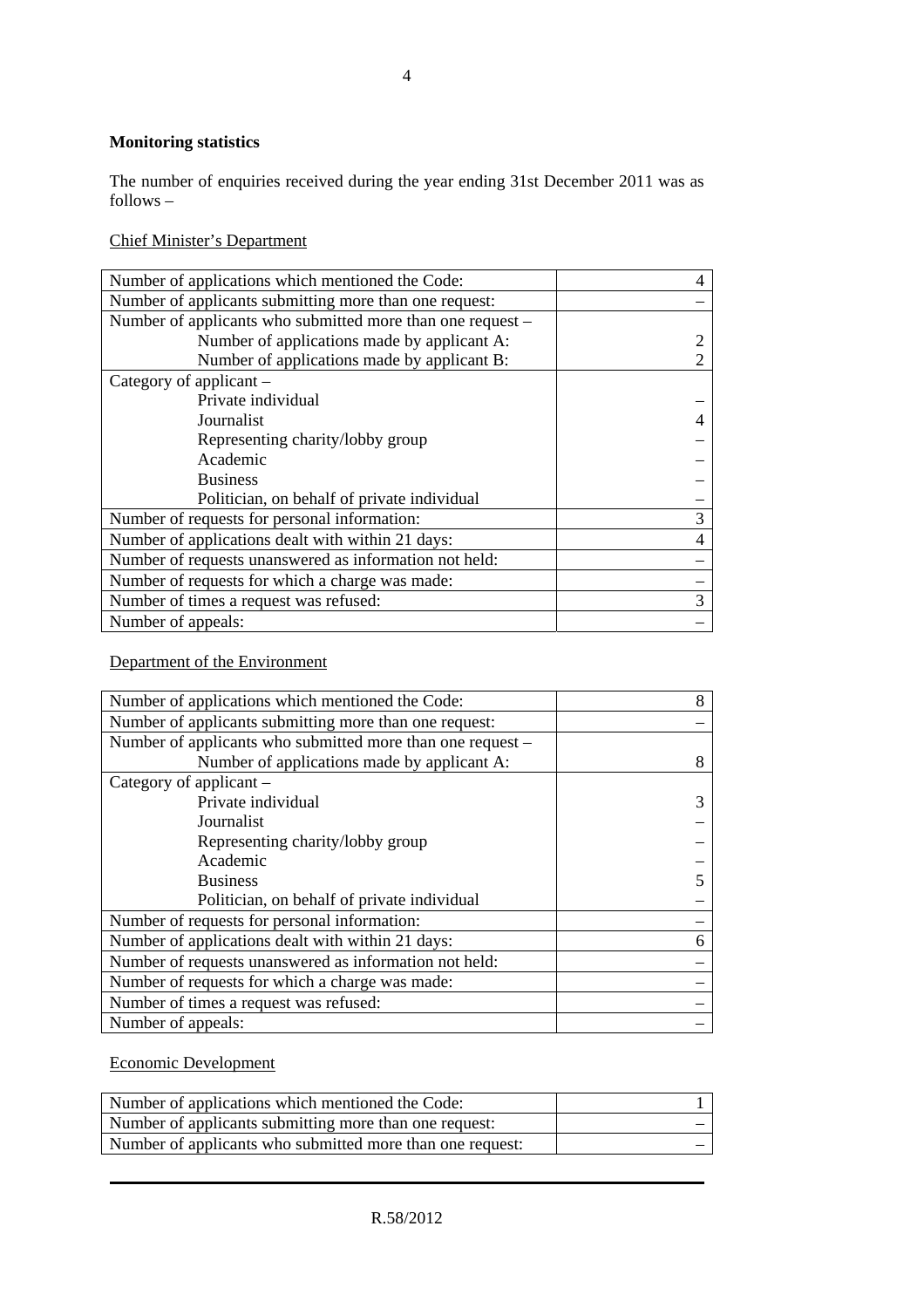| Category of applicant $-$                              |  |
|--------------------------------------------------------|--|
| Private individual                                     |  |
| Journalist                                             |  |
| Representing charity/lobby group                       |  |
| Academic                                               |  |
| <b>Business</b>                                        |  |
| Politician, on behalf of private individual            |  |
| Number of requests for personal information:           |  |
| Number of applications dealt with within 21 days:      |  |
| Number of requests unanswered as information not held: |  |
| Number of requests for which a charge was made:        |  |
| Number of times a request was refused:                 |  |
| Number of appeals:                                     |  |

#### Education, Sport and Culture

| Number of applications which mentioned the Code: |  |
|--------------------------------------------------|--|

The Department confirmed that it had received two requests for information under the Code, as well as an unspecified number of requests from the Jersey Evening Post. The Department commented that the number of requests made under the Code did not reflect the actual volume of requests for information received.

#### H.M.P. La Moye

No requests were received which mentioned the Code of Practice on Public Access to Information, however, 32 applications for information were received; 4 from private individuals; 10 from journalists; and 18 from businesses. All requests were dealt with within 21 days.

#### Home Affairs

| Number of applications which mentioned the Code:           |  |
|------------------------------------------------------------|--|
| Number of applicants submitting more than one request:     |  |
| Number of applicants who submitted more than one request – |  |
| Category of applicant $-$                                  |  |
| Private individual                                         |  |
| Journalist                                                 |  |
| Representing charity/lobby group                           |  |
| Academic                                                   |  |
| <b>Business</b>                                            |  |
| Politician, on behalf of private individual                |  |
| Number of requests for personal information:               |  |
| Number of applications dealt with within 21 days:          |  |
| Number of requests unanswered as information not held:     |  |
| Number of requests for which a charge was made:            |  |
| Number of times a request was refused:                     |  |
| Number of appeals:                                         |  |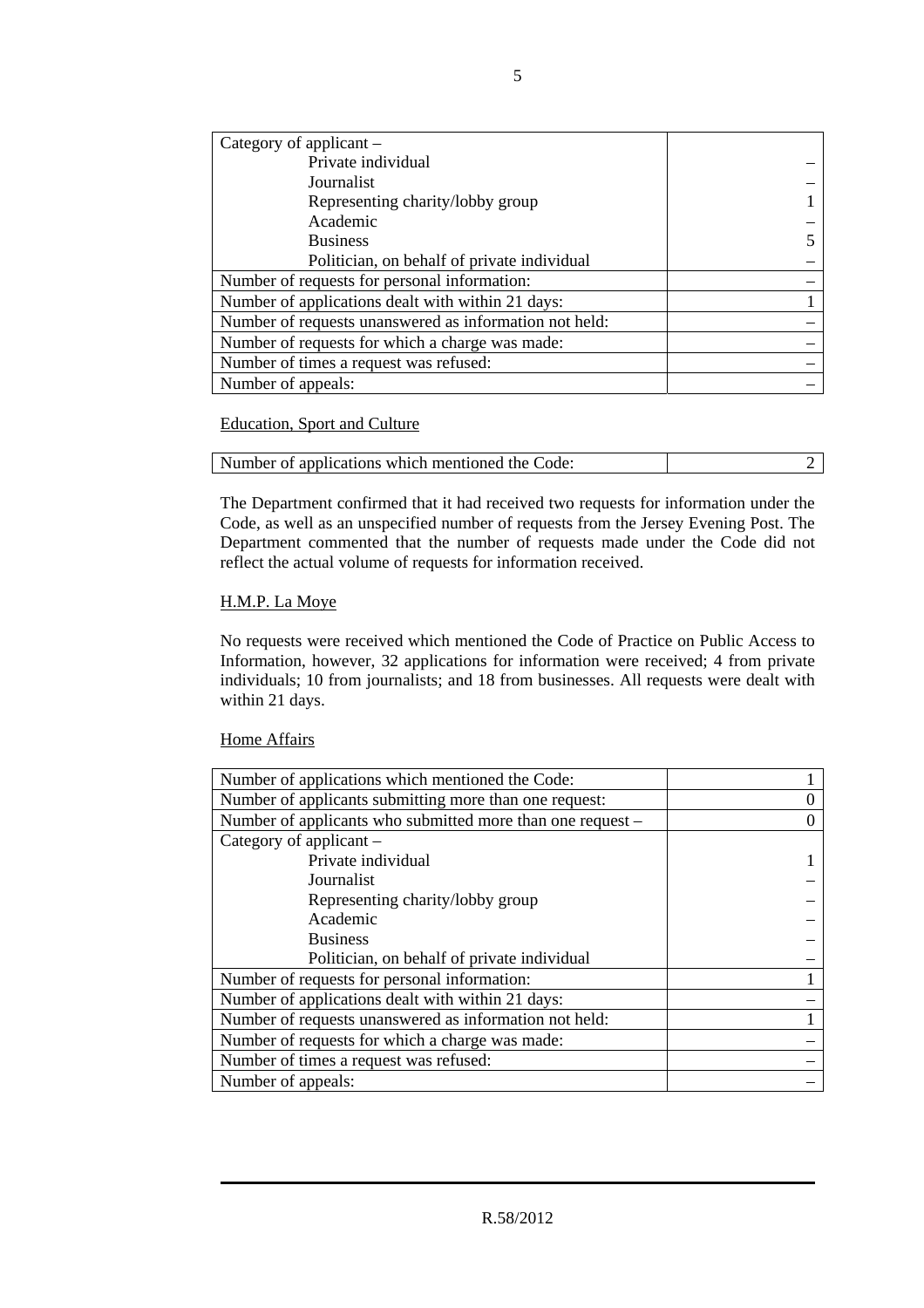6

# Housing

| Number of applications which mentioned the Code:           |  |
|------------------------------------------------------------|--|
| Number of applicants submitting more than one request:     |  |
| Number of applicants who submitted more than one request - |  |
| Category of applicant –                                    |  |
| Private individual                                         |  |
| Journalist                                                 |  |
| Representing charity/lobby group                           |  |
| Academic                                                   |  |
| <b>Business</b>                                            |  |
| Politician, on behalf of private individual                |  |
| Number of requests for personal information:               |  |
| Number of applications dealt with within 21 days:          |  |
| Number of requests unanswered as information not held:     |  |
| Number of requests for which a charge was made:            |  |
| Number of times a request was refused:                     |  |
| Number of appeals:                                         |  |

Office of the Data Protection Commissioner

| Number of applications which mentioned the Code:          |  |
|-----------------------------------------------------------|--|
| Number of applicants submitting more than one request:    |  |
| Number of applicants who submitted more than one request: |  |
| Category of applicant –                                   |  |
| Private individual                                        |  |
| Journalist                                                |  |
| Representing charity/lobby group                          |  |
| Academic                                                  |  |
| <b>Business</b>                                           |  |
| Politician, on behalf of private individual               |  |
| Number of requests for personal information:              |  |
| Number of applications dealt with within 21 days:         |  |
| Number of requests unanswered as information not held:    |  |
| Number of requests for which a charge was made:           |  |
| Number of times a request was refused:                    |  |
| Number of appeals:                                        |  |

States Greffe

| Number of applications which mentioned the Code:           |  |
|------------------------------------------------------------|--|
| Number of applicants submitting more than one request:     |  |
| Number of applicants who submitted more than one request – |  |
| Category of applicant $-$                                  |  |
| Private individual                                         |  |
| Journalist                                                 |  |
| Representing charity/lobby group                           |  |
| Academic                                                   |  |
| <b>Business</b>                                            |  |
| Politician, on behalf of private individual                |  |
| Number of requests for personal information:               |  |
|                                                            |  |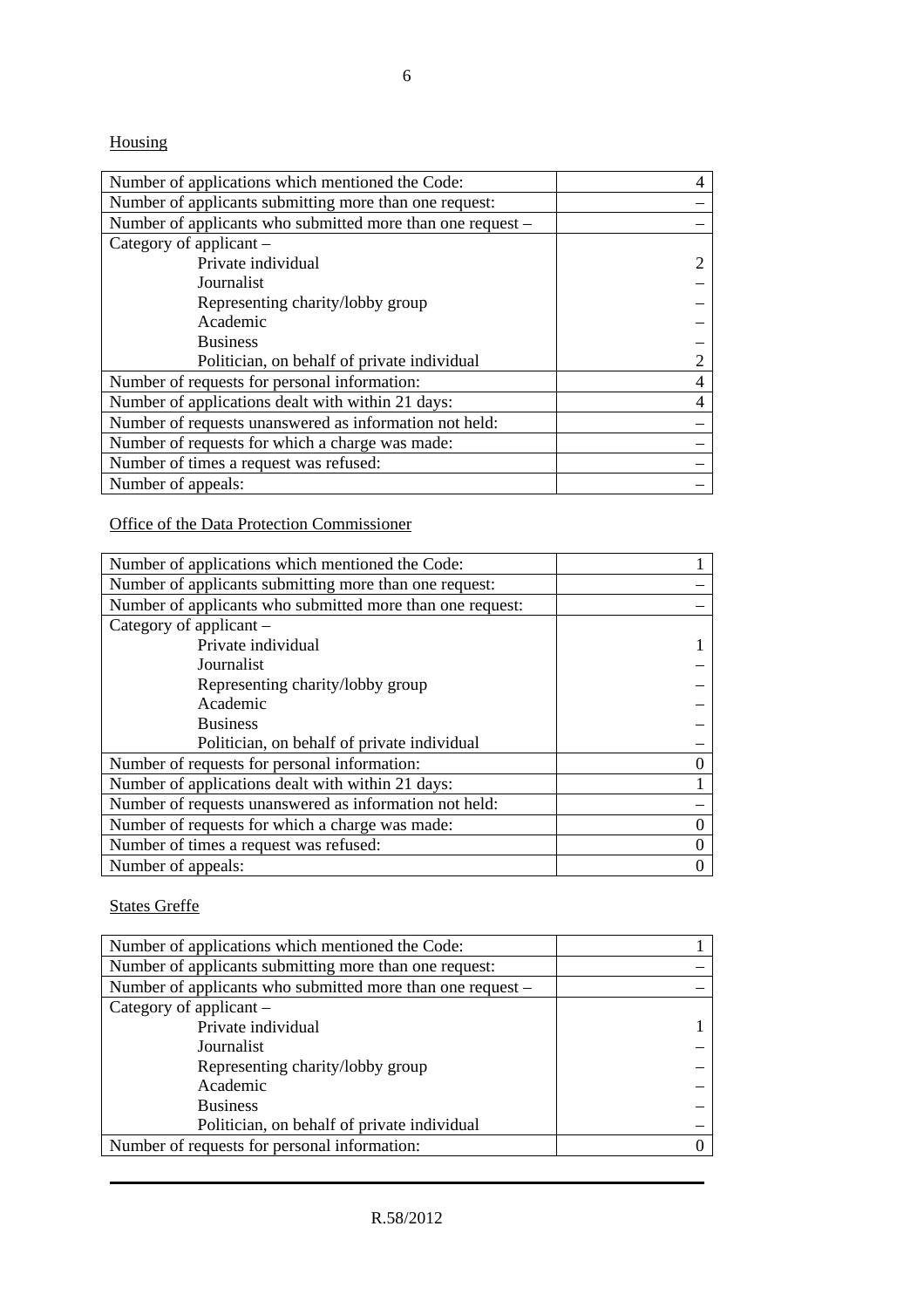| Number of applications dealt with within 21 days:      |  |
|--------------------------------------------------------|--|
| Number of requests unanswered as information not held: |  |
| Number of requests for which a charge was made:        |  |
| Number of times a request was refused:                 |  |
| Number of appeals:                                     |  |

States of Jersey Police

| Number of applications which mentioned the Code: |  |
|--------------------------------------------------|--|
|--------------------------------------------------|--|

The Police have advised that a number of additional information requests were received during 2011 which did not mention the Code.

Taking account of all requests received, Applicant A made 2 requests; Applicant B made 10 requests; and Applicant C made 10 requests. One request was received from a private individual; 20 requests were received from journalists and 5 were received from businesses. Twenty applications for information were dealt with within 21 days and in 5 instances the request was unanswered as the information was not held. No charges were made. Five requests were refused; 2 under exemption  $3.2.1(a)(iii)$ ; one under exemption 3.2.1(a)(iv); and 2 under exemption 3.2.1(a)(vi). There were no appeals.

It is the view of the States of Jersey Police that people are unaware of the existence of the Code, and that this impacts upon the number of applications received. The Police have advised that one of the above applications contained a large number of linked requests which required significant research and resources to respond, and that the figures do not reflect this.

#### Transport and Technical Services

| Number of applications which mentioned the Code:           |  |
|------------------------------------------------------------|--|
| Number of applicants submitting more than one request:     |  |
| Number of applicants who submitted more than one request – |  |
| Category of applicant $-$                                  |  |
| Private individual                                         |  |
| Journalist                                                 |  |
| Representing charity/lobby group                           |  |
| Academic                                                   |  |
| <b>Business</b>                                            |  |
| Politician, on behalf of private individual                |  |
| Number of requests for personal information:               |  |
| Number of applications dealt with within 21 days:          |  |
| Number of requests unanswered as information not held:     |  |
| Number of requests for which a charge was made:            |  |
| Number of times a request was refused:                     |  |
| Number of appeals:                                         |  |

Treasury and Resources

| Number of applications which mentioned the Code:       |  |
|--------------------------------------------------------|--|
| Number of applicants submitting more than one request: |  |